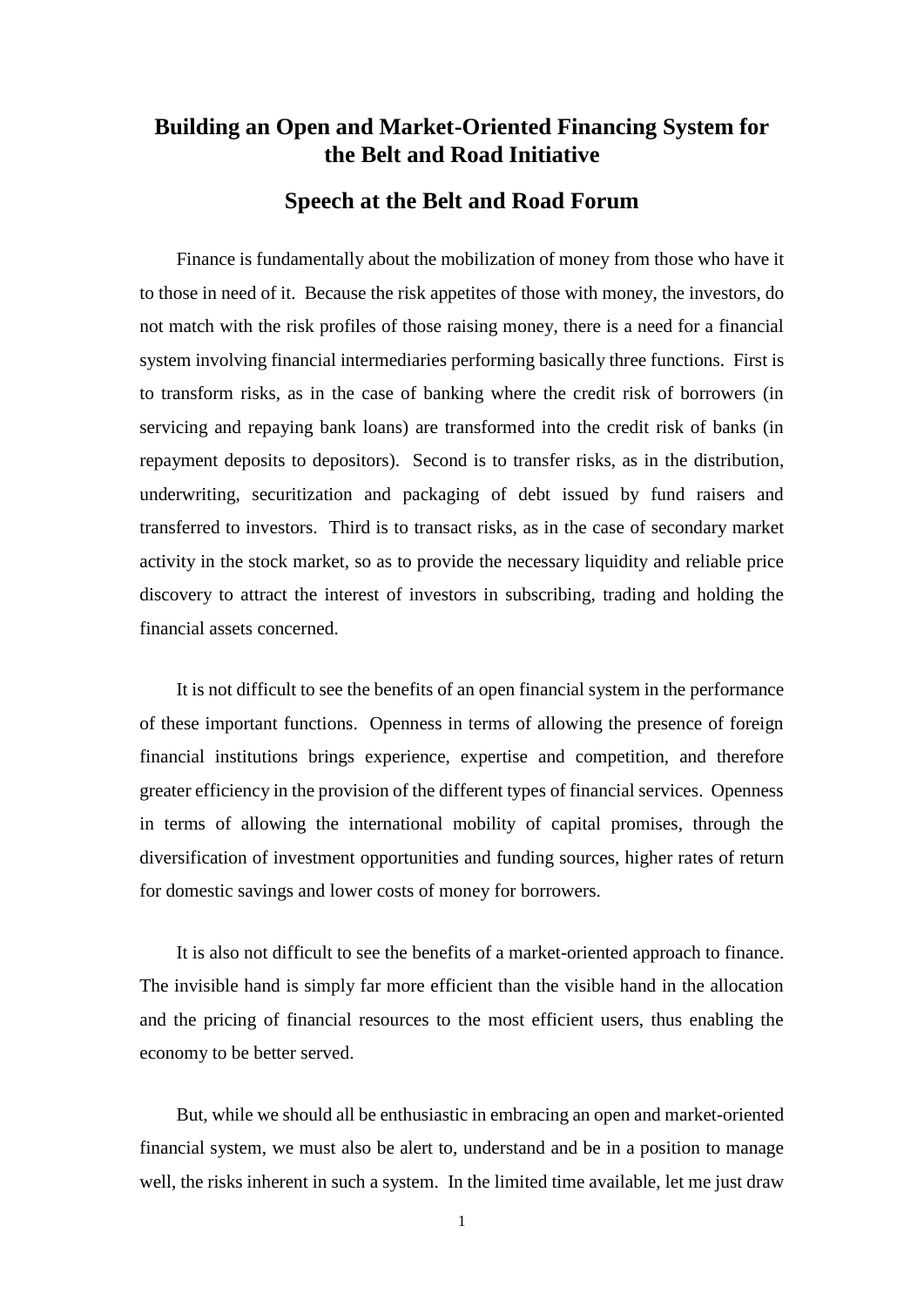your attention to three high level issues for reference in your effort to build an open and market-oriented financing system for the BRI.

First, international capital is volatile, voluminous and vicious, and in conducting its affairs it pays little or no regard to the national interest of the host jurisdiction. The risks to monetary and financial stability are genuine and have to be prudently managed. I believe, however, that decisions behind capital flows are made rationally, having regard to all relevant factors that have an influence on the prospects for achieving the expected return on capital, including the basic economic fundamentals, financial sector developments, etc. Embracing international capital therefore demands rather strict macroeconomic discipline, a robust financial system and transparency in the making of financial policies.

Second, financial markets are very potent creatures, particularly when the financial intermediaries are left relatively freely to do their own things, introducing innovative financial products and complex financial arrangements that embody unfamiliar and possibly systemic risks. Financial markets can and do fail, and the consequences are often debilitating, involving serious disruptions to the crucially important basic process of the mobilization of money in support of the economy, with investors incurring huge losses and funding drying up for borrowers. There is simply a need for financial authorities proactively to harness financial market potency. This, I believe, they can achieve, by exercising their authority to regulate financial markets and supervise financial institutions with the clear objective of ensuring that activities in the financial system are oriented towards serving well the economy.

Third, finance as an industry has developed a self-serving culture, relegating the importance of the fundamental role that justify its existence of serving well the economy. With due respect to my private sector friends in the financial system, they are all in a privileged position, protected by different types of licences or registrations, to influence where money comes from and where it goes to in the economy. Regrettably but understandably, they exercise that influence for the purposes of maximizing profits for their institutions and awarding astronomical compensation to their management.